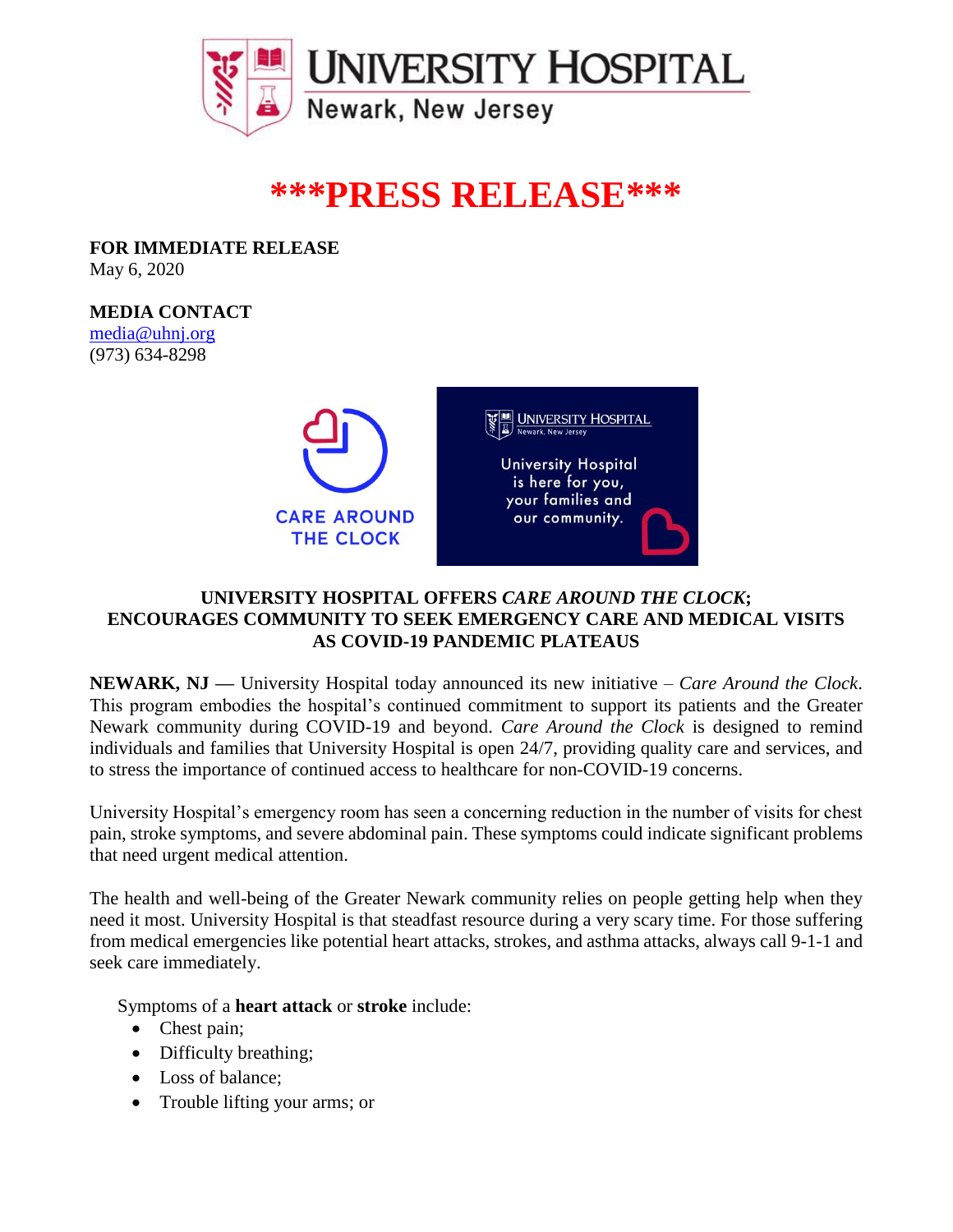• Feeling weak.

Symptoms of an **asthma attack** include:

- Coughing that won't stop;
- Wheezing:
- Breathing quickly; and
- Difficulty talking.

University Hospital's Emergency Department is **open and safe**. In order to limit patient and staff exposure to COVID-19, University Hospital is implementing important precautions:

- *Screening:* Every person entering the hospital and surrounding buildings are screened for COVID-19 symptoms, such as fever and cough.
- *Masks:* Everyone, including healthcare personnel, must wear a face mask at all times while in the hospital or related buildings.
- *Personal Protective Equipment (PPE):* Hospital staff are fully equipped with face masks, gowns, and gloves to protect patients and themselves. The hospital has plenty of PPE for staff members.
- *Hand Hygiene:* Hand washing with soap and water is essential, and hand sanitizer stations are available throughout our buildings.
- *Visitors:* To protect both patients and staff from asymptomatic carriers of COVID-19, the hospital is not allowing visitors at this time, except in very limited circumstances. Please see [www.uhnj.org](http://www.uhnj.org/) for the current visitor policy.
- *Public Spaces:* All areas, including waiting rooms and elevators, are cleaned regularly throughout the day.
- *Physical Distancing:* The hospital requires everyone, whenever possible, to maintain a minimum of six (6) feet from one another while in the hospital and surrounding buildings.

Another important part of *Care Around the Clock* is University Hospital's focus on expanding the use of Telehealth services. Telehealth allows patients to speak with their doctor from home, through phone or video. Patients with chronic conditions such as diabetes, asthma, or heart disease, can get excellent care from anywhere. **Telehealth appointments can be scheduled by patients through their [MyChart](https://nam12.safelinks.protection.outlook.com/?url=https%3A%2F%2Fmychart.uhnj.org%2FMyChart-PRD%2F&data=02%7C01%7Cbrandera%40uhnj.org%7C7540baaa6ce34dd7f60808d7f132623d%7Cc0cbdb0e31264f00a42e5a1c1137b145%7C1%7C0%7C637243071002624007&sdata=pKMKJb96bOp1vIAzYv7xHBwo%2BNX8VMZMljLG1owgOt0%3D&reserved=0) account, by calling their doctor's office [directly,](https://nam12.safelinks.protection.outlook.com/?url=http%3A%2F%2Fwww.uhnj.org%2Fcovid-19%2Ftelehealth.html&data=02%7C01%7Cbrandera%40uhnj.org%7C7540baaa6ce34dd7f60808d7f132623d%7Cc0cbdb0e31264f00a42e5a1c1137b145%7C1%7C0%7C637243071002624007&sdata=RuFgz7r8Vk%2BcMzKhW7uQ3xMMrC2mM2qOCXFgIdSzZP8%3D&reserved=0) or through the University Hospital Call Center at (973) 972-9000.** 

**"**On behalf of our entire team, our doors are open and we are providing *Care Around the Clock*! While we are all experiencing some tough times, we are #NewarkStrong and remain committed to your health and well-being," said **Shereef Elnahal, MD, MBA, President and CEO of University Hospital**. "We know that during these times, going to the doctor or the hospital might seem scary. If you need to see a doctor, please call the specific office [directly](http://www.uhnj.org/covid-19/telehealth.html) or call (973) 972-9000 to schedule an appointment. The University Hospital Emergency Department remains available to our community 24 hours a day, seven days a week. While COVID-19 has brought us many challenges and changes, we will continue to face them hand-in-hand with our community – together."

Dr. Elnahal will be hosting a Community Town Hall event on Facebook Live to discuss *Care Around the Clock,* the hospital's response to COVID-19, and plans for moving forward, on Thursday at 6:30